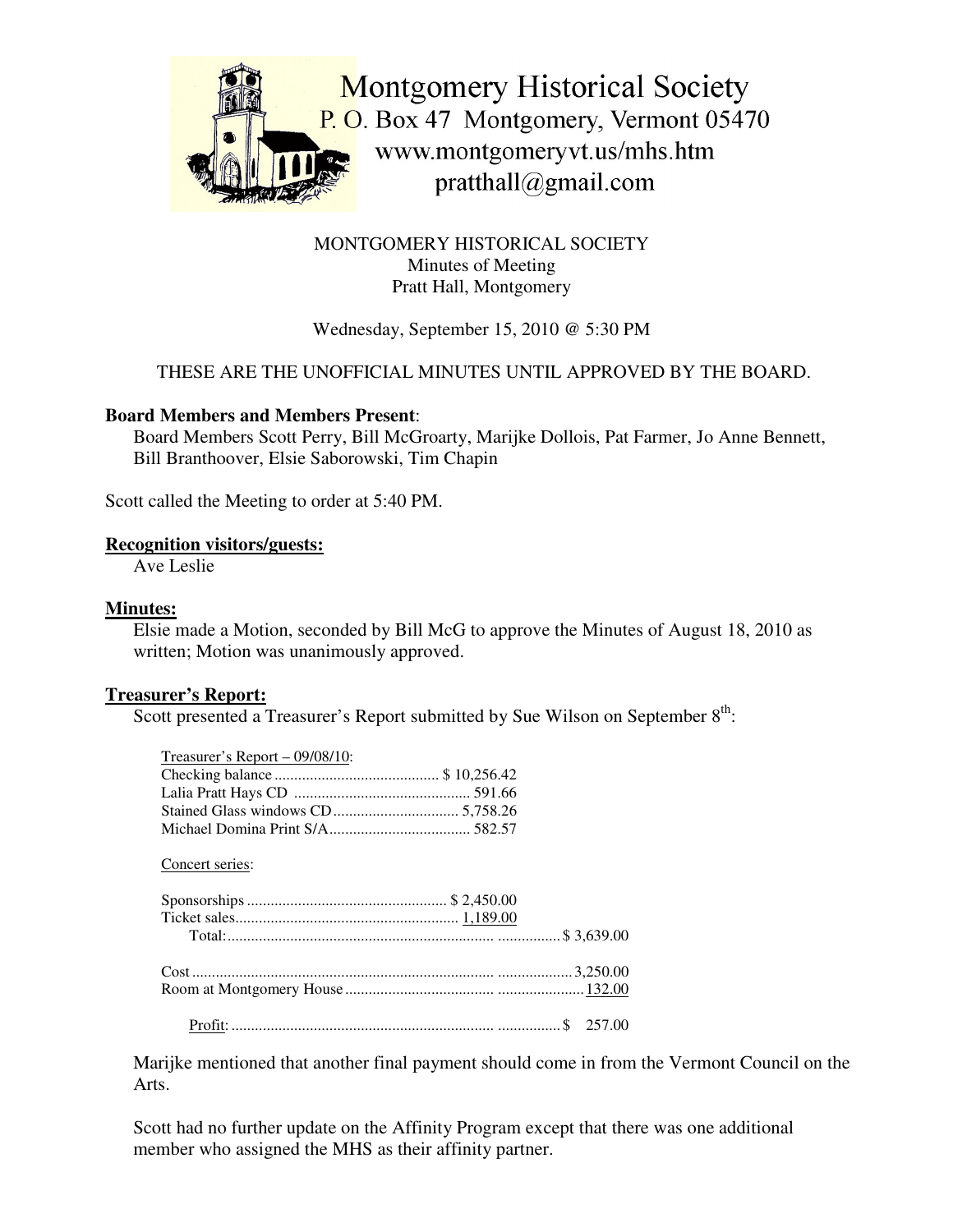Sue had mentioned to move some of the funds (\$4,000 - \$5,000) in the checking account to the Domina interest bearing savings account. The Board agreed with her suggestion and Scott will convey this information to Sue.

Marijke made a Motion, seconded by Bill B to approve the Treasurer's Report of September 8, 2010 as presented; Motion was unanimously approved.

## **Membership:**

Marijke reported a membership of 195 for a total of \$9,200.00 received. A membership reminder letter had been sent out on August 25th to 143 previous members; 11 had responded by September  $15<sup>th</sup>$  for a total of \$325.00.

Scott presented a note from Charles and Patricia Harper who have a connection to the Gates family. He had helped them with genealogical research and put them in touch with Betty (Gates) Stanton. The note was accompanied with a check for \$100; Marijke will add them to our membership data and send them an acknowledgement.

# **Old business:**

- A. Pratt Hall
	- 1) Front entryway project update Jan Lewandowski told Scott he will start the project late October. The grant money is good through June 2011 so there is no danger of loosing this opportunity. Scott and Bill McG will visit with Jan at the Shelburne Farms where he is renovating a breeding barn. Ken Secor has contacted the Vermont Engineer's Group to see if they might be interested in the project, but there is no interest at this time.
	- 2) Clock Pat and Scott has worked on the clock and it chimes properly; however, they have still to figure out how to make it chime on a set time only.
	- 3) Powder Post Beetles update Pat did some further research and contacted the Vermont Dept. of Agriculture, Food & Markets; he was informed that anyone doing the treatment would have to be certified and attend instruction. All indications point to the hiring of a professional. Tim and Jo Anne offered to contact Paul Grenier and find out what product he used and if he is familiar with Timbor or Bora-Care.
- B. Town History Book No further update
- C. Membership reminder letter see "Membership" above.
- D. Concerts By The Common A brief discussion took place perhaps one or two concerts would be enough; if the format of three concerts will be maintained they should be more spread out with at least one concert in the fall. The concerts do bring people into the building and make them aware of what's going on, and they are a form of community outreach. Marijke will contact Shirley Paldino to see what kind of piano she has available.

#### E. Radar scope

- School visit
- Teaching American History Grant
- Domina print fundraiser Dee Dee Cumbie won the print
- Old maps project
- Grant writing
- Archives update- policy straw man
- Pratt Hall rental policy (backup policy)